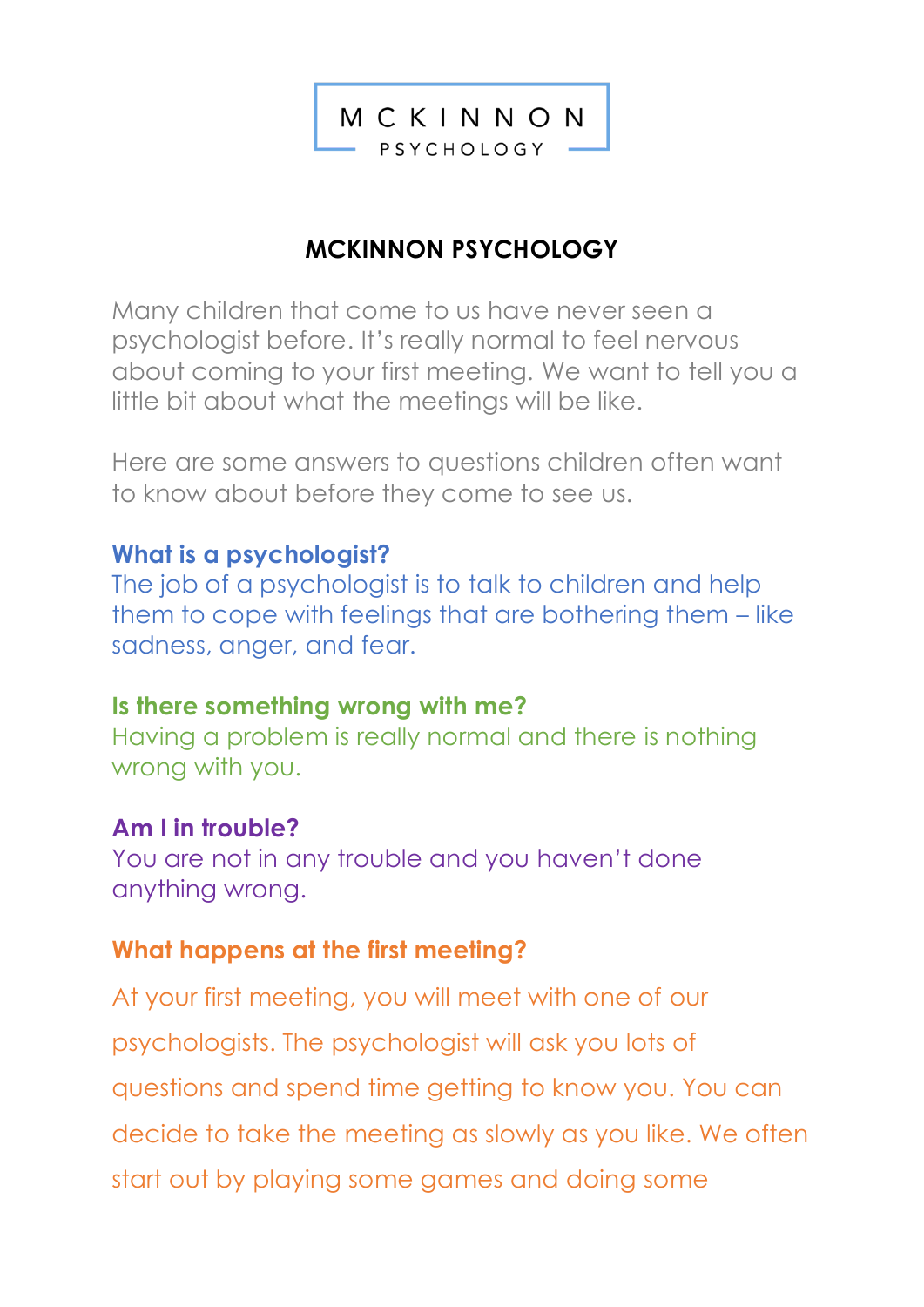activities. At this first meeting, we just want to find out about your life, the things you love and the things that you may find hard.

#### **How long will the meetings last?**

Each meeting will last for 50 minutes.

## **Will Mum and Dad sit in on the first meeting?**

Mum and Dad often know a lot about the problems that are bothering you the most. At the first meeting, the psychologist talks to your parents for a while on their own and then has a chat with you on your own. If this bothers you, then we can always arrange it so that your parents stay with you for the whole first meeting.

# **Will Mum and Dad sit in on the rest of our meetings?**

It is often helpful for Mum and Dad to know about what happens in your meetings. Sometimes they will stay in the room and be included in the meetings. At other times, they might come in at the end of the meeting so the psychologist can tell them what has happened in the session so that they can practice things at home with you.

## **Will you tell other people what I say?**